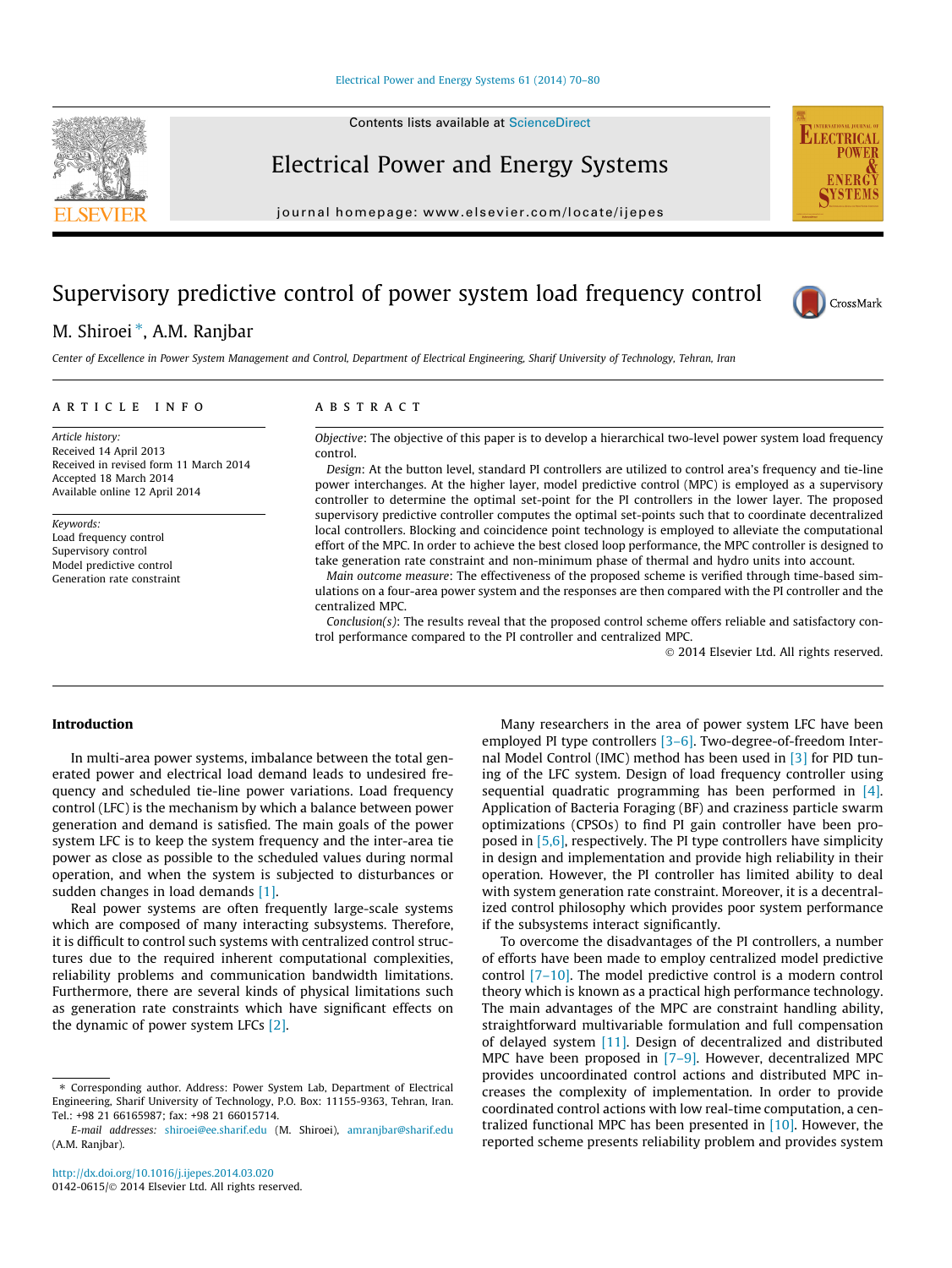#### Nomenclature

| Symbols<br>ACE <sub>i</sub><br>$R_i$<br>$D_i$<br>$\beta_i$                                               | area control error<br>area number<br>droop characteristic<br>area load frequency characteristic<br>frequency bias                                                                                                                                                                                                             | $\Delta f_i$<br>$\Delta P_{c,i}$<br>$\Delta P_{g,i}$<br>$\Delta P_{t,i}$<br>$\Delta P_{tie,i}$<br>$\Delta P_{L,i}$ | change in area frequency (Hz)<br>change in governor load set ponit<br>change in governor valve position<br>change in turbine power<br>tie-line power deviation<br>power demand deviation         |
|----------------------------------------------------------------------------------------------------------|-------------------------------------------------------------------------------------------------------------------------------------------------------------------------------------------------------------------------------------------------------------------------------------------------------------------------------|--------------------------------------------------------------------------------------------------------------------|--------------------------------------------------------------------------------------------------------------------------------------------------------------------------------------------------|
| $T_{ij}$<br>$T_{g,i} \atop T_{t,i}$<br>$T_1$<br>T <sub>2</sub><br>$T_W$<br>$W_1$<br>$W_2$<br>$M_i(2H_i)$ | synchronizing coefficient between area $i$ and $j$<br>governor time constant<br>turbine time constant (thermal unit)<br>turbine time constant (hydro unit)<br>turbine time constant (hydro unit)<br>turbine time constant (hydro unit)<br>lead compensator parameter<br>lead compensator parameter<br>area equivalent inertia | <b>Abbreviations</b><br><b>GRC</b><br><b>LFC</b><br>MIMO<br><b>MPC</b><br>PI<br>PMU<br><b>WAMS</b>                 | generation rate constraint<br>load frequency control<br>multi-input multi-output<br>model predictive control<br>proportional integral<br>phasor measurement unit<br>wide area measurement system |

instability when the MPC or communication links start to fail. In addition, application of the Laguerre based functional MPC for a real power system can be so complicated.

This paper presents a new scheme for power system LFC to maintain the performance of the centralized MPC while keeping the reliability of the local PI controller. In this paper, a hierarchical two-level optimal control strategy for the load frequency control of the multi-area power systems is presented. The lower control layer consists of the decentralized PI controllers which are independent of one another. The higher control layer consists of supervisory predictive controller which determines set-points for the lower control layer in order to obtain system coordination. Blocking and coincidence method, which is simple in design and application, is employed to alleviate computational burden of the MPC. In addition, the MPC based supervisory controller is designed to consider the GRC and non-minimum phase characteristic of the thermal and hydro units. Moreover, unlike to the centralized MPC which provides reliability problems, the proposed control strategy remains in operation even if any failure happens in the higher control layer.

To verify the effectiveness of the proposed approach, timebased simulations are carried out on the four-area of hydrothermal power system. The system performance is investigated in the normal and failure conditions, and the results are compared with the PI and centralized MPC controllers.

The proceeding sections of this paper are organized as follows. In Section 'Power system lfc dynamic and problem statement', a brief description of the LFC dynamic with problem statement is presented. Section 'Model predictive control for power system LFC' provides the technical background of the model predictive control. In Section 'Controller design and implementation', the design procedure of the proposed controller is described. Section 'Simulation results and discussion' provides time-based simulations with detailed discussions and finally, the conclusion is presented in Section 6.

#### Power system LFC dynamic and problem statement

Generations in the large interconnected power system comprises of thermal, hydro, nuclear and gas power generation. However, due to technical and economical considerations, the common choices for the LFC commitment are the thermal or hydro units [\[12\].](#page--1-0) For the purposes of LFC, power systems are decomposed into several control areas with tie-lines providing interconnections among them. Each area typically consists of numerous generators and loads. Due to coherency, it is common to lump all the generators in an area as a single equivalent generator, and likewise for the loads [\[9\]](#page--1-0). The block diagram representations of a control area with system

the thermal and hydro units are illustrated in [Fig. 1.](#page--1-0) The system parameters are given in the list of symbols.

As shown in  $Fig. 1(a)$  $Fig. 1(a)$  and (b), thermal and hydro units for power system consist of three parts: governor dynamic, turbine dynamic and generator dynamic. The LFC model further contains generation rate constraint, droop characteristic and the dynamic of tie-lines interchange. The generator and turbine dynamic for thermal and hydro units can be expressed as [\[3\]](#page--1-0):

For thermal unit:

$$
\frac{d}{dt} \Delta P_{ti} = \frac{1}{T_{ti}} \Delta P_{gi} - \frac{1}{T_{ti}} \Delta P_{ti}
$$
\n
$$
\frac{d}{dt} \Delta f_i = \frac{1}{2H_i} \Delta P_{mi} - \frac{1}{2H_i} \Delta P_{ti} - \frac{D_i}{2H_i} \Delta f_i - \frac{1}{2H_i} \Delta P_{tie,i}
$$
\nFor hydro unit: (1)

$$
\frac{d}{dt}\Delta P_{ri} = \frac{1}{T_2} \left( 1 - \frac{T_1}{T_2} \right) \Delta P_{gi} - \frac{1}{T_2} \Delta P_{ri}
$$
\n(2)

$$
\frac{d}{dt}\Delta P_{ti} = \frac{6T_1}{T_w T_2}\Delta P_{gi} + \frac{6}{T_w}\Delta P_{ri} - \frac{2}{T_w}\Delta P_{ti}
$$
\n
$$
\frac{d}{dt}\Delta f_i = \left(\frac{1}{2H_i}\right)\Delta P_{ti} - \frac{T_1}{T_2H_i}\Delta P_{gi} - \frac{1}{H_i}\Delta P_{ri} - \frac{1}{2H_i}\Delta P_{Li} - \left(\frac{D_i}{2H_i}\right)\Delta f_i
$$
\n
$$
-\left(\frac{1}{2H_i}\right)\Delta P_{tie,i}
$$

the dynamic of governor can be formulated as:

$$
\frac{d}{dt}\Delta P_{gi} = \left(\frac{1}{T_{gi}}\right)\Delta P_{ci} - \frac{1}{R_i T_{gi}}\Delta f_i - \frac{1}{T_{gi}}\Delta P_{gi}
$$
\n(3)

the total tie-line power change between area-i and other areas can be expressed as:

$$
\frac{d}{dt}\Delta P_{tie,i} = 2\pi \left( \sum_{j=1,j\neq i}^{N} T_{ij} \Delta f_i - \sum_{j=1,j\neq i}^{N} T_{ij} \Delta f_j \right) \tag{4}
$$

From the control point of view, in comparison with thermal units, the main features of hydro units are their non-minimum phase characteristic, poorly damped poles and higher permissible rate of generation [\[12\].](#page--1-0)

An important constraint in the power system LFC is a limitation on the variation rate of mechanical movement which is known as generation rate constraint. The GRC has significant impact on the dynamic response of the power system and the effective inclusion